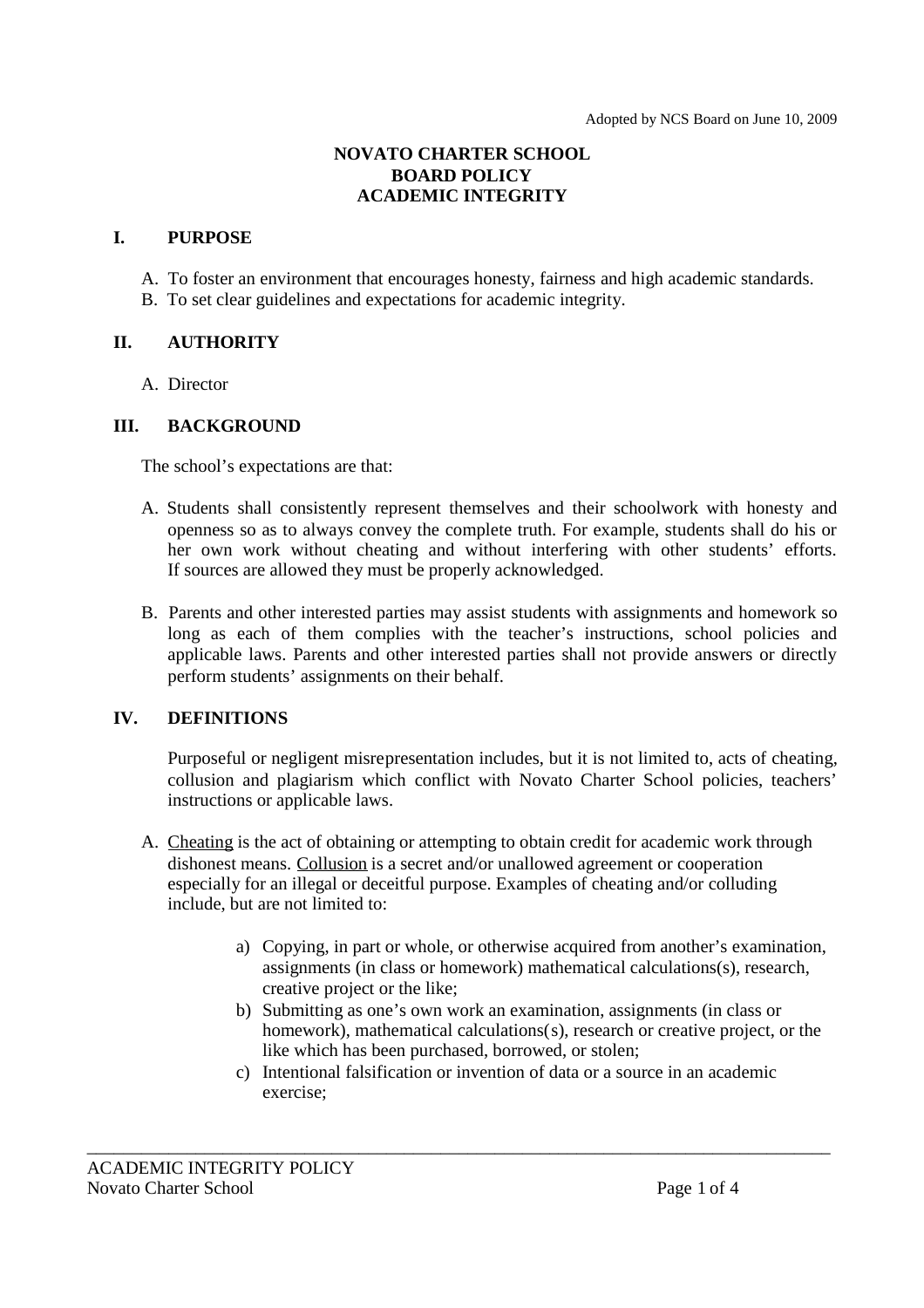- d) Using notes, or materials not specifically authorized by the instructor during an examination;
- e) Any collaboration between a student and another person at times or in ways not permitted by the instructor;
- f) Intentional falsification of academic records;
- g) Providing materials, notes or assignments willingly or unwillingly to someone else without teacher permission.
- B. Plagiarism is the act of obtaining or attempting to obtain credit for academic work by representing the work of another as one's own without appropriate acknowledgement. Examples of plagiarism include but are not limited to:
	- a) Taking a fact or idea from another source (including text found on the Internet) but presenting it in your own words without disclosing the source.
	- b) Using some wording from a source, identifying the source, but not using quotation marks to identify the exact words of the source.
	- c) The act of incorporating another's intellectual or creative work such as musical composition, computer program, photograph, painting drawing, sculpture, research, the like, into one's own without the proper permission and disclosure.
	- d) Copying one or more specific phrases or sentences from a source without disclosing the source.
	- e) Turning in a paper written even in part by someone else, including a friend or relative who helped you with your paper, with or without that person's knowledge and consent.
	- f) Turning in a paper purchased or otherwise obtained from a paper mill or other source or that was created or published in whole or in part by someone else.
	- g) Copying the order of ideas of a work completed by somebody else.

## **V. VIOLATION CONSEQUENCES**

The following stated consequences will be applied in cases of cheating and/or plagiarism at Novato Charter School:

## A. First Offense

a) Conference with teacher, parents, student, and director in which this Policy is reviewed and signed by all parties.

b) Student work in question is copied and attached to an official letter sent to parents (see Exhibit A).

c) Student may rewrite the assignment for credit. A "C" will be the highest possible grade given for the rewrite.

#### B. Second Offense

a) Conference with teacher, parents, student, and director.

\_\_\_\_\_\_\_\_\_\_\_\_\_\_\_\_\_\_\_\_\_\_\_\_\_\_\_\_\_\_\_\_\_\_\_\_\_\_\_\_\_\_\_\_\_\_\_\_\_\_\_\_\_\_\_\_\_\_\_\_\_\_\_\_\_\_\_\_\_\_\_\_\_\_\_\_\_\_\_\_\_\_

- b) Record in permanent cumulative file.
- c) Student receives no credit for that assignment.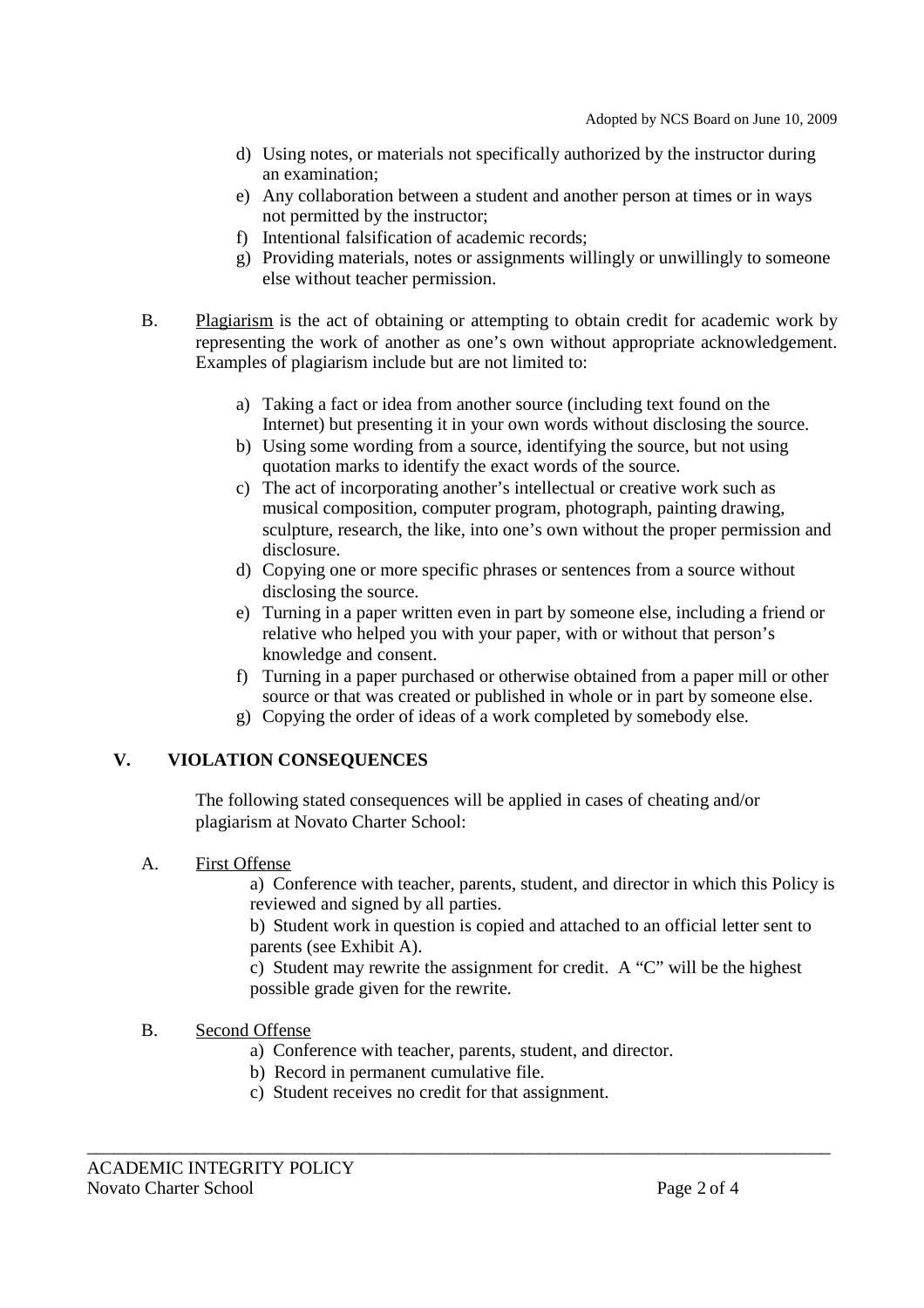# C. Third Offense

- a) Conference with teacher, parents, student, and director.
- b) Suspension/In-House Suspension.
- c) Record in permanent cumulative file.
- d) Student receives a failing grade for block/subject.

\_\_\_\_\_\_\_\_\_\_\_\_\_\_\_\_\_\_\_\_\_\_\_\_\_\_\_\_\_\_\_\_\_\_\_\_\_\_\_\_\_\_\_\_\_\_\_\_\_\_\_\_\_\_\_\_\_\_\_\_\_\_\_\_\_\_\_\_\_\_\_\_\_\_\_\_\_\_\_\_\_\_